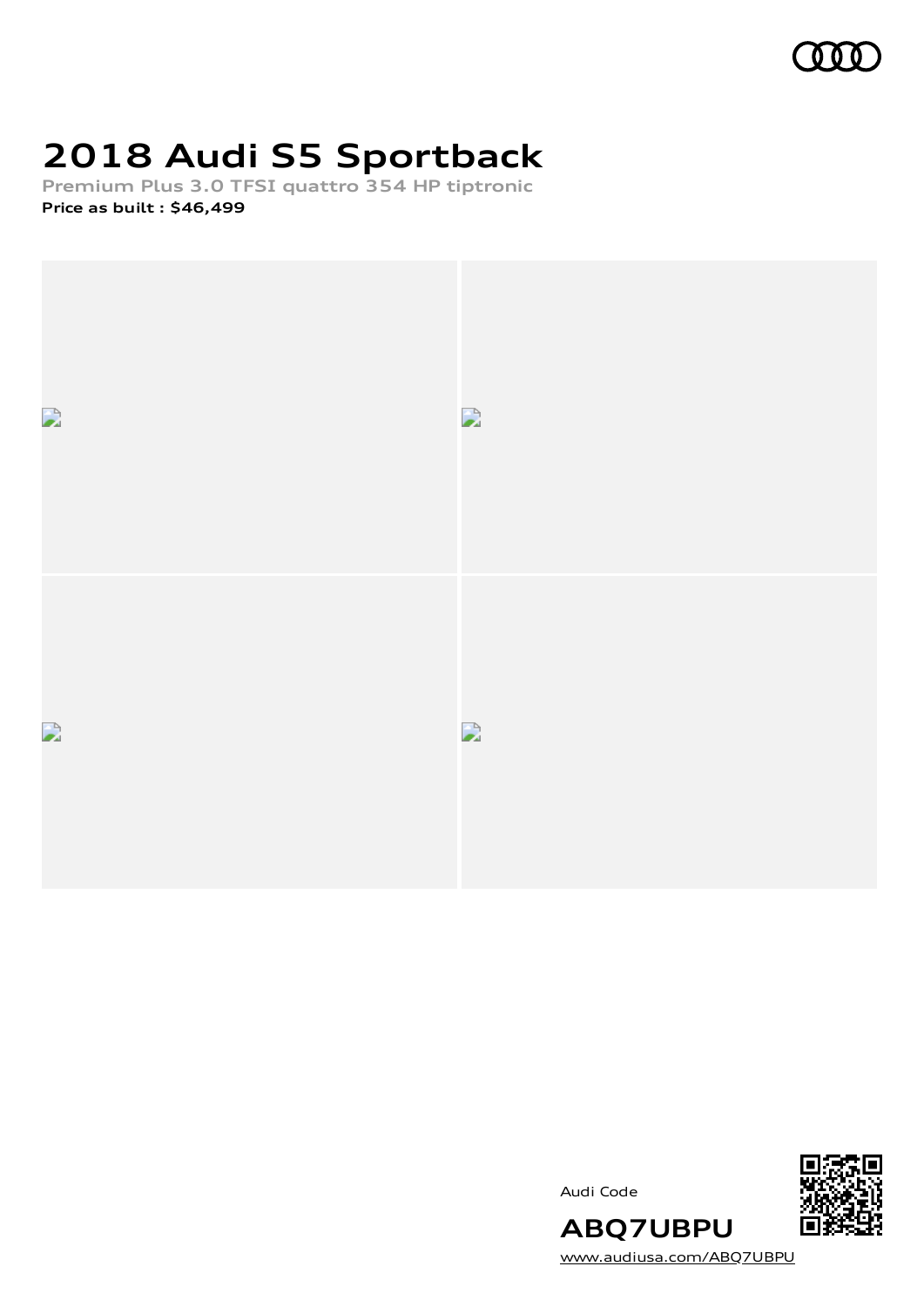## **Summary**

### **Audi 2018 Audi S5 Sportback**

Premium Plus 3.0 TFSI quattro 354 HP tiptronic

**Price as buil[t](#page-8-0)** \$46,499

#### **Exterior colour**

Navarra Blue metallic

### $\overline{\phantom{a}}$

#### **Further Information**

| Warranty        |              |
|-----------------|--------------|
|                 | N٥           |
| Mileage         | 36,513 miles |
| Type of vehicle | Used car     |

#### **Interior colour**

| Seats     | rotor gray-rotor gray-<br>anthracite/black-black/black/black |
|-----------|--------------------------------------------------------------|
| Dashboard | black                                                        |
| Carpet    | black                                                        |
| Headliner | black                                                        |

#### **Audi Code** ABQ7UBPU

**Your configuration on www.audiusa.com** [www.audiusa.com/ABQ7UBPU](https://www.audiusa.com/ABQ7UBPU)

**Commission number** 862a18630a0e0971237a

#### **Technical Specifications**

| Engine type                  | Front mounted - longitudinal V6              |
|------------------------------|----------------------------------------------|
| stroke                       | Displacement/Bore and 2995/84.5 x 89.0 cc/mm |
| Torque                       | 369 @ 1,370-4,500 lb-ft@rpm                  |
| Top track speed              | 155 mph mph                                  |
| Acceleration (0 - 60<br>mph) | 4.5 seconds seconds                          |
| Recommended fuel             | Premium                                      |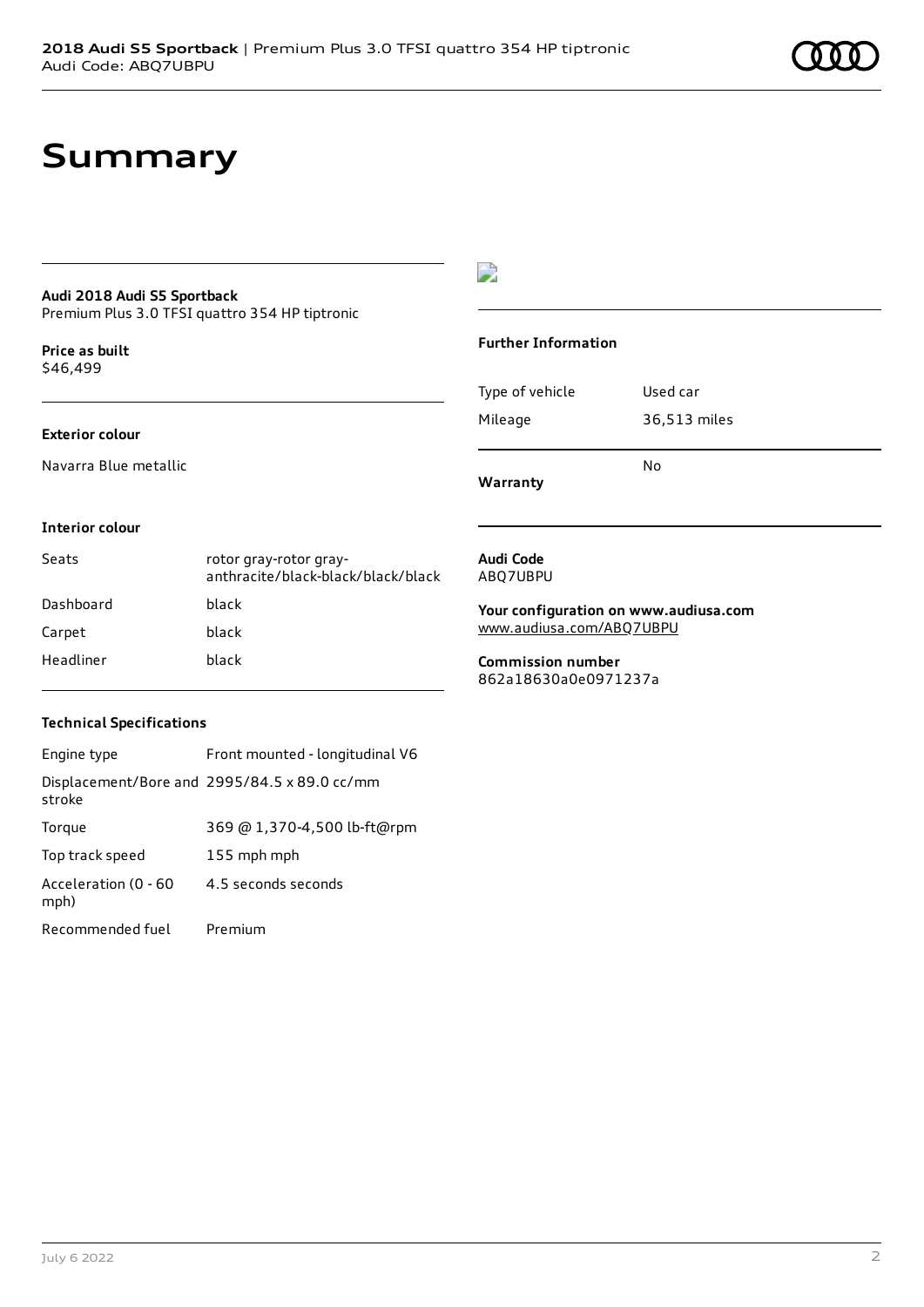

# **Standard features**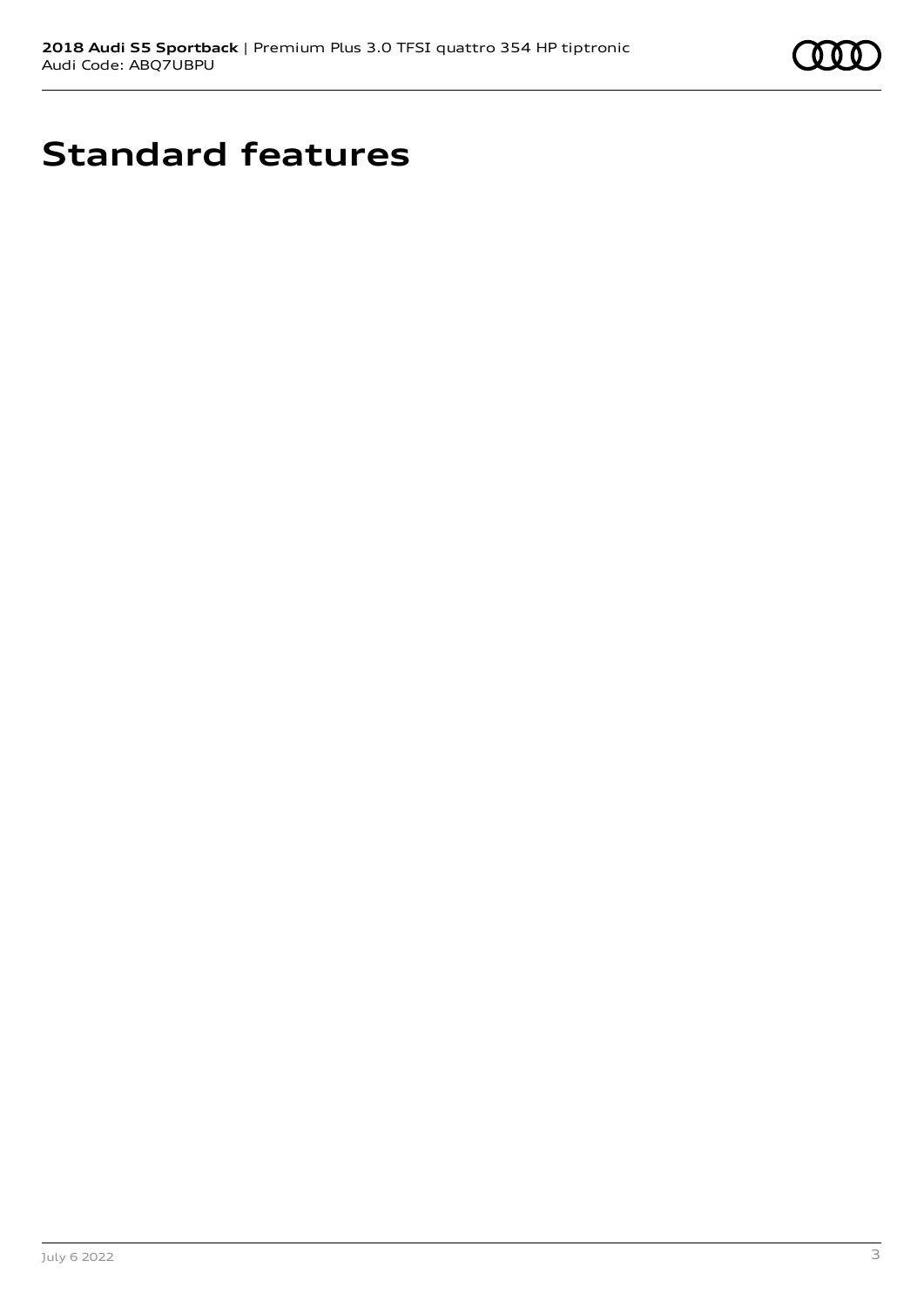# **Dealer remarks**

Bang & Olufsen Sound System, AUDI ONTARIO, 10 Speakers, 4-Wheel Disc Brakes, ABS brakes, Air Conditioning, AM/FM radio: SiriusXM, Auto-dimming door mirrors, Auto-dimming Rear-View mirror, Automatic temperature control, Bang & Olufsen Sound System w/3D Sound, Brake assist, Bumpers: body-color, Compass, Driver door bin, Dual front impact airbags, Dual front side impact airbags, Electronic Stability Control, Emergency communication system: Audi connect CARE, Exterior Parking Camera Rear, Four wheel independent suspension, Front anti-roll bar, Front dual zone A/C, Heated door mirrors, Knee airbag, Memory seat, Navigation System, Occupant sensing airbag, Overhead airbag, Power door mirrors, Power driver seat, Power Liftgate, Power moonroof, Power steering, Power windows, Radio data system, Radio: Audi Sound System, Rear air conditioning, Rear anti-roll bar, Rear window defroster, Remote keyless entry, Speed-sensing steering, Spoiler, Steering wheel mounted audio controls, Traction control, Turn signal indicator mirrors. quattro S5 Clean CARFAX. Navarra Blue Metallic 2018 Audi 3.0T Premium Plus quattro 8-Speed Automatic with Tiptronic 3.0L TFSI

Priced below KBB Fair Purchase Price! 21/30 City/Highway MPG

#### Awards:

\* 2018 KBB.com 10 Most Awarded Brands

#### Visit Us Today

Stop by Audi Ontario located at 2272 E. Inland Empire Blvd, Ontario, CA 91764 for a quick visit and a great vehicle!

Price plus government fees and taxes, any finance charges, any dealer document processing charge, any electronic filing charge and any emission testing charge.

Prices and offers on inventory expire each night at midnight.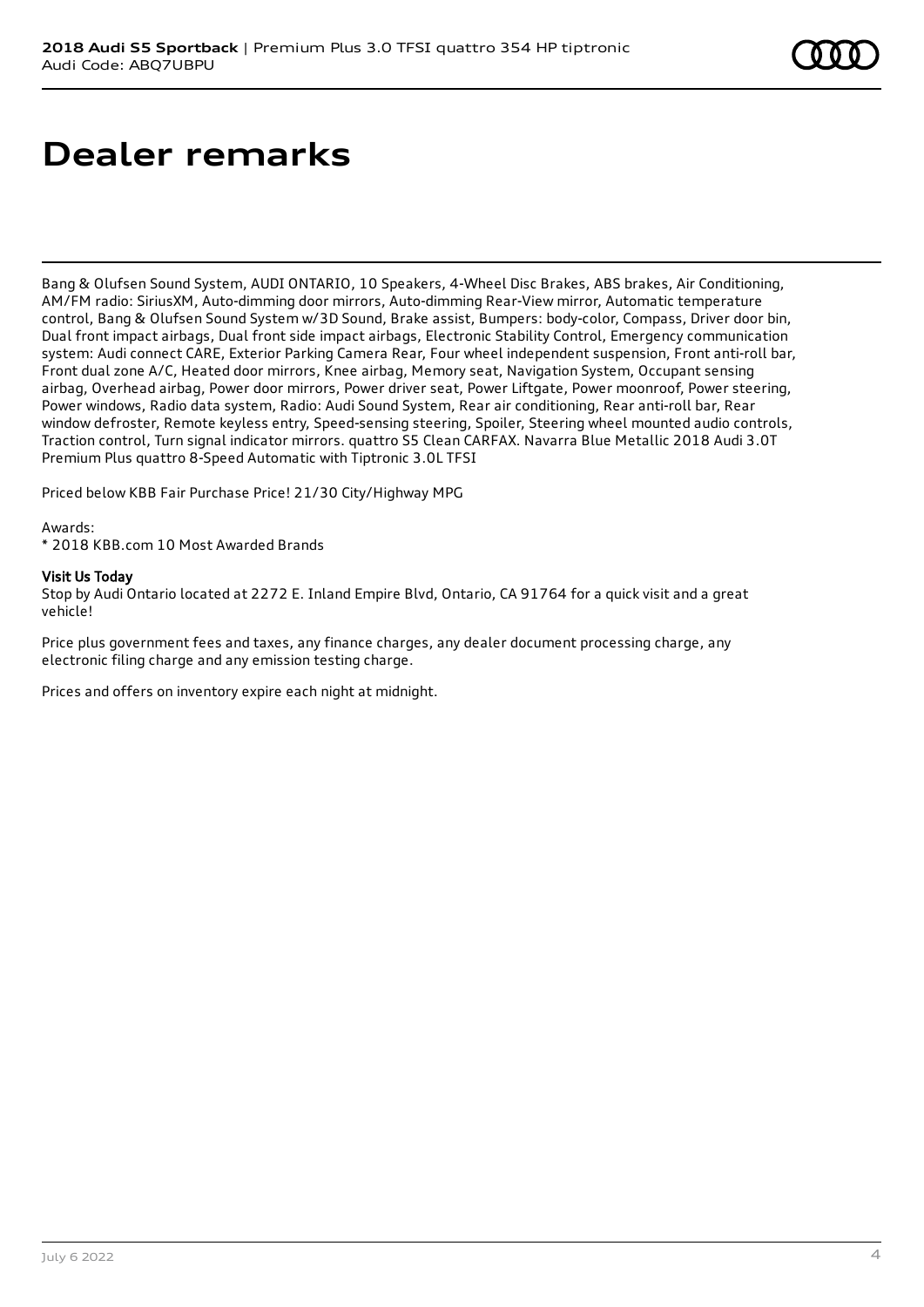# **Technical Specifications**

#### **engine**

| Engine type                                 | Front mounted - longitudinal V6                                                | Warranty                          | 4-year/50,000 mile new vehicle<br>limited warranty                                |
|---------------------------------------------|--------------------------------------------------------------------------------|-----------------------------------|-----------------------------------------------------------------------------------|
| Acceleration (0 - 60<br>mph)                | 4.5 seconds seconds                                                            | Maintenance                       | 12-month/10,000 mile (whichever                                                   |
| Engine block                                | Aluminum-alloy                                                                 |                                   | occurs first) NO CHARGE first<br>scheduled maintenance                            |
| Induction/fuel injection Turbocharged/TFSI® |                                                                                |                                   |                                                                                   |
| Cylinder head                               | Aluminum-alloy                                                                 | <b>Electrical system</b>          |                                                                                   |
| Max. output ps/hp                           | 354 @ 5,400-6,400 @ rpm                                                        |                                   |                                                                                   |
|                                             | Displacement/Bore and 2995/84.5 x 89.0 cc/mm                                   | Alternator                        | 110-150 A                                                                         |
| stroke                                      |                                                                                | <b>Battery</b>                    | 420 A/75Ah                                                                        |
| Top track speed                             | 155 mph mph                                                                    |                                   |                                                                                   |
| Torque                                      | 369 @ 1,370-4,500 lb-ft@rpm                                                    | <b>Driveline</b>                  |                                                                                   |
| Valvetrain                                  | 24-valve DOHC with Audi valvelift                                              | Gear ratios: 8th                  | 0.667:1                                                                           |
|                                             |                                                                                | Gear ratios: 6th                  | 1.000:1                                                                           |
| steering                                    |                                                                                | Gear ratios: 7th                  | 0.839:1                                                                           |
| Steering type                               | Electromechanical speed sensitive<br>power steering                            | Gear ratios: Reverse              | 3.317:1                                                                           |
| Turning diameter, curb- 38.4 ft             |                                                                                | Drivetrain type                   | Automatic transmission with<br>quattro <sup>®</sup> all-wheel drive               |
| to-curb                                     |                                                                                | Gear ratios: Final Drive 2.848: 1 |                                                                                   |
| Steering ratio                              | 15.9:1                                                                         | Gear ratios: 4th                  | 1.667:1                                                                           |
| suspension                                  |                                                                                | Transmission                      | Eight-speed Tiptronic® automatic<br>transmission and quattro® all-<br>wheel drive |
| Front axle                                  | Five-link front independent steel<br>spring suspension                         | Gear ratios: 5th                  | 1.285:1                                                                           |
| Rear axle                                   | Five-link rear independent steel<br>spring suspension                          | Gear ratios: 2nd                  | 3.143:1                                                                           |
|                                             |                                                                                | Gear ratios: 3rd                  | 2.106:1                                                                           |
| Optional                                    | Standard S sport suspension,<br>available Sport adaptive damping<br>suspension | Gear ratios: 1st                  | 4.717:1                                                                           |

**warranty**

### **(1/2)**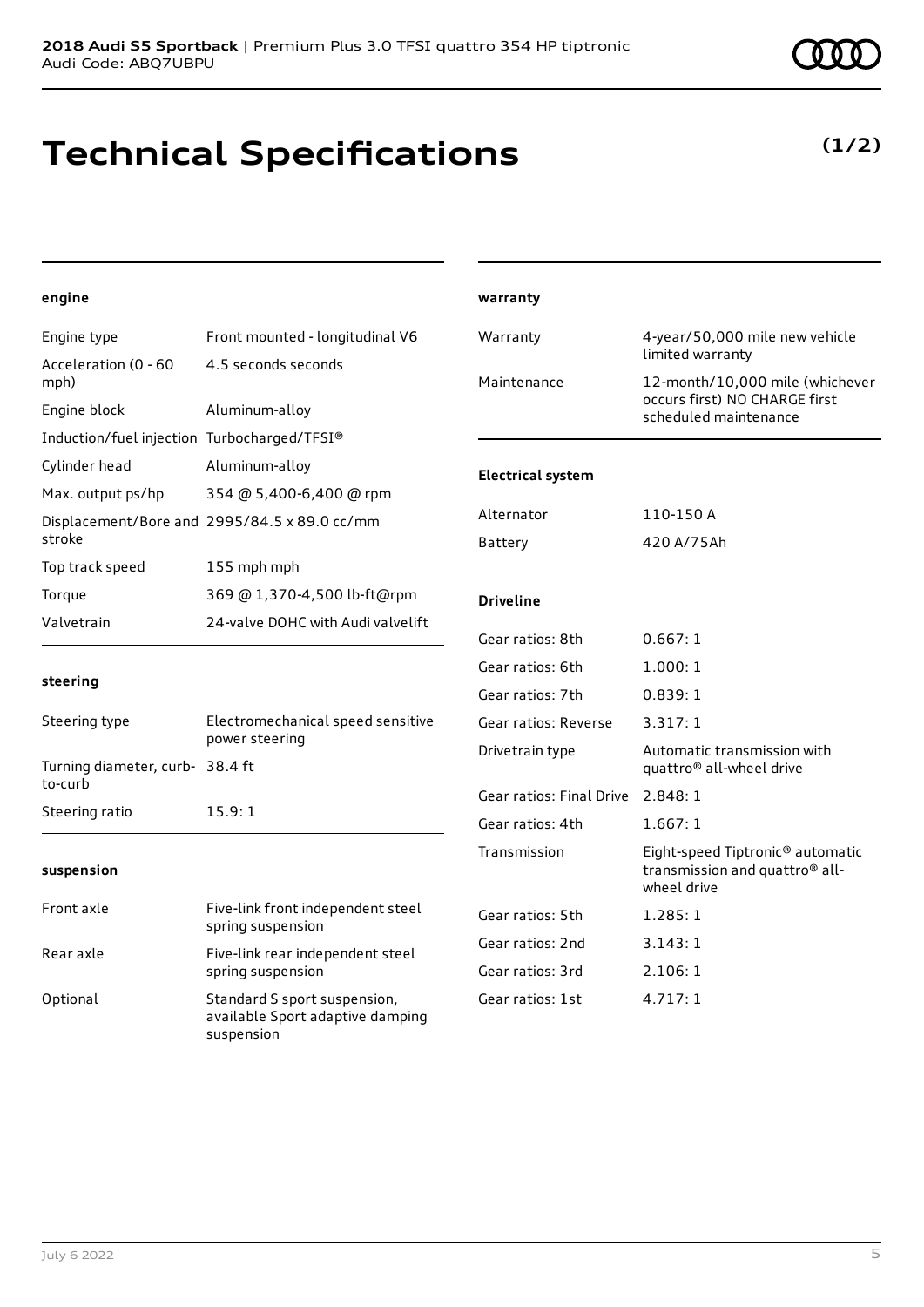# **Technical Specifications**

### **Brake system**

| <b>Front brakes</b> | 13.8 (ventilated disc) in |
|---------------------|---------------------------|
| Rear brakes         | 13.0 (ventilated disc) in |
| Parking brake       | Electromechanical         |

#### **Exterior Measurements**

| Height                           | 54.5 in    |
|----------------------------------|------------|
| Overall width without<br>mirrors | 72.7 in    |
| Length                           | 187.1 in   |
| Wheelbase                        | $111.2$ in |
| Drag coefficient                 | $0.29$ Cw  |
| Overall width with<br>mirrors    | 79.9 in    |
| Track rear                       | 61.7 in    |
| Track front                      | 62.5 in    |
| Curb weight                      | 3,924 lb   |

### **Interior measurements**

| Seating capacity                          | 5                 |
|-------------------------------------------|-------------------|
| Shoulder room, rear                       | 54.5 in           |
| Head room with front<br>sunroof           | 39.4 in           |
| Leg room, rear                            | 35.1 in           |
| Shoulder room, front                      | 55.7 in           |
| Head room with rear<br>sunroof            | 37.0 in           |
| <b>FPA Class</b>                          | ULEV70            |
| Leg room, front                           | 41.3 in           |
| Cargo volume, rear<br>seatbacks up/folded | 21.8 cu ft, cu ft |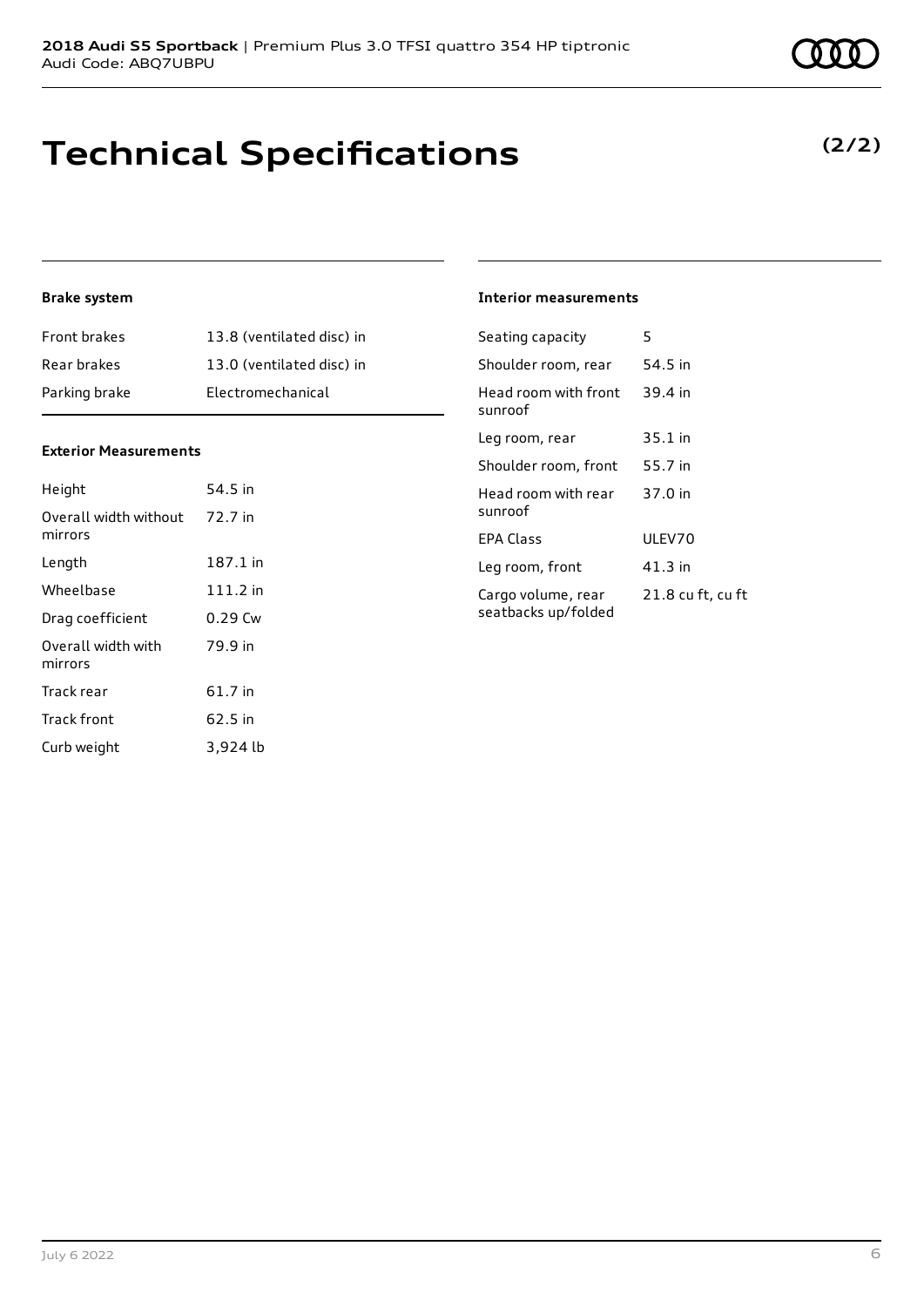## **Consumption- and emission**

### **Consumption by NEDC**

| urban       | $21$ mpg |
|-------------|----------|
| extra-urban | 30 mpg   |
| combined    | 24 mpg   |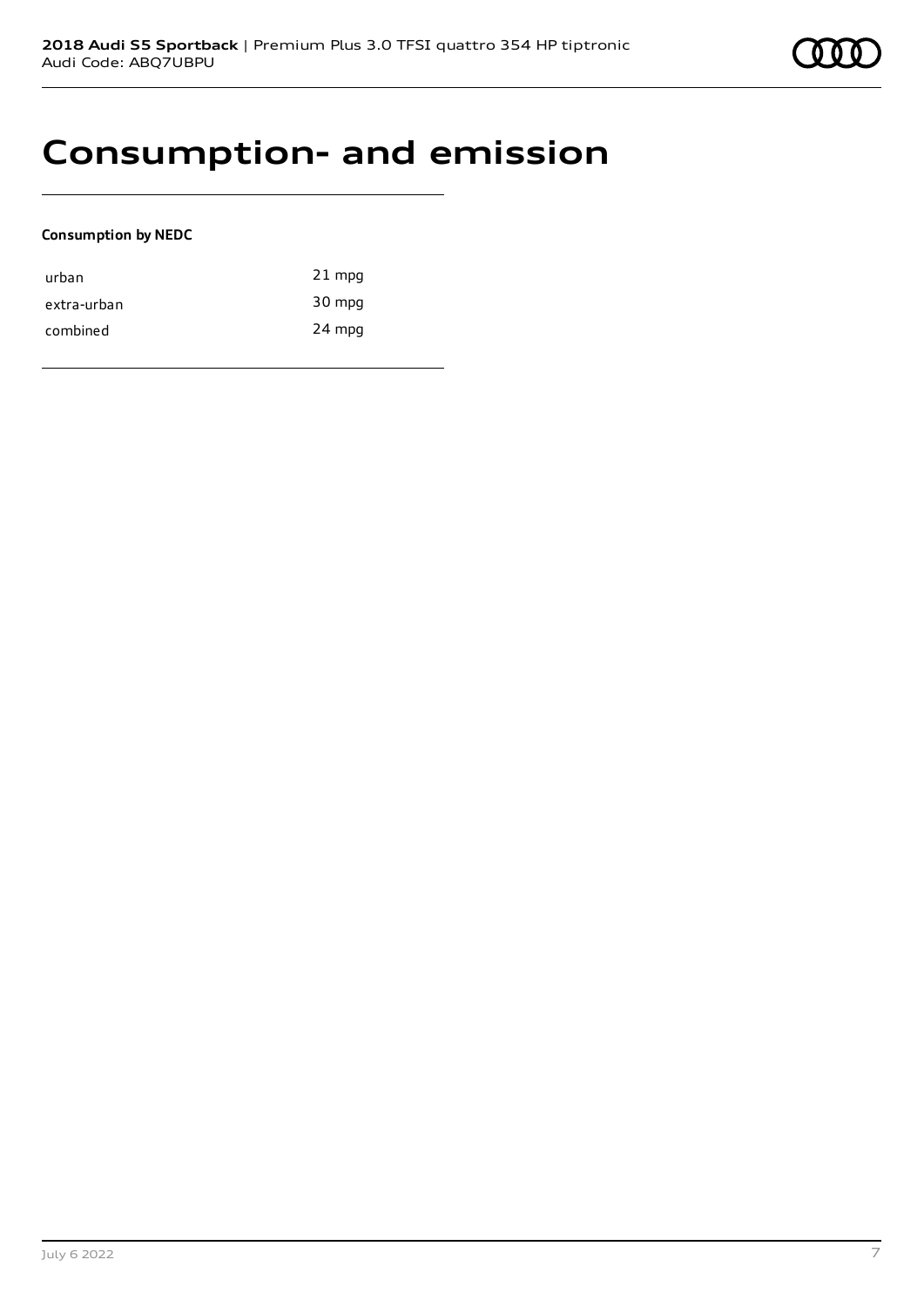# **Contact**

Dealer **Audi Ontario**

2272 E. Inland Empire Blvd. 91764 Ontario CA

Phone: 9092929700 FAX: 9092929799

www: [https://www.audiontario.com](https://www.audiontario.com/)